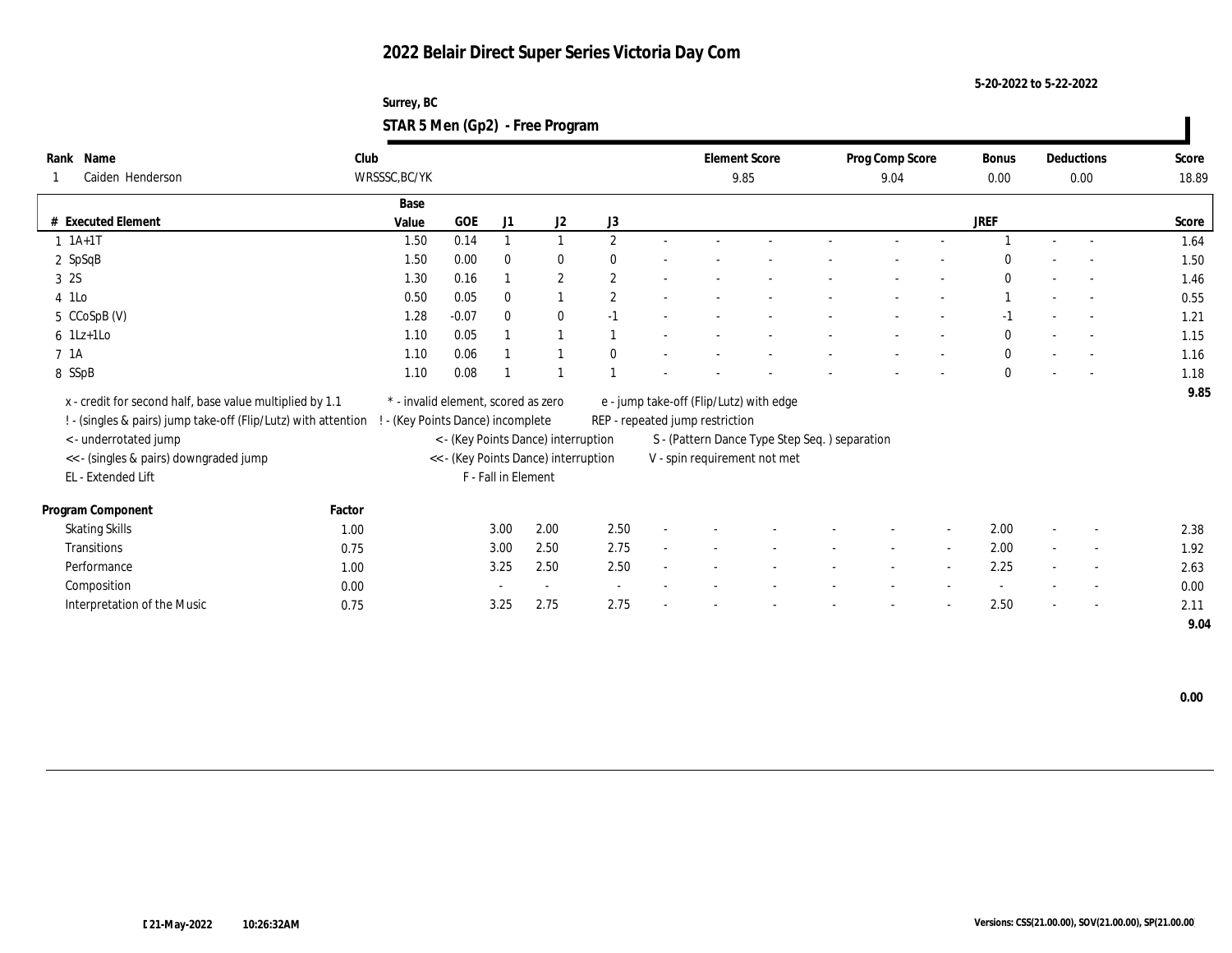#### **Surrey, BC STAR 5 Men (Gp2) - Free Program**

| Rank               | Name                                                                                             | Club   |                                     |         |                     |                                      |                          |              |                                 | <b>Element Score</b>                          | Prog Comp Score |        | Bonus        |        | Deductions               | Score |
|--------------------|--------------------------------------------------------------------------------------------------|--------|-------------------------------------|---------|---------------------|--------------------------------------|--------------------------|--------------|---------------------------------|-----------------------------------------------|-----------------|--------|--------------|--------|--------------------------|-------|
| 2                  | Marcus Pedley Chan                                                                               |        | North Surrey SC, BC/YK              |         |                     |                                      |                          |              |                                 | 9.48                                          | 7.92            |        | 0.00         |        | $0.00\,$                 | 17.40 |
|                    |                                                                                                  |        | Base                                |         |                     |                                      |                          |              |                                 |                                               |                 |        |              |        |                          |       |
|                    | # Executed Element                                                                               |        | Value                               | GOE     | J1                  | J2                                   | J3                       |              |                                 |                                               |                 |        | <b>JREF</b>  |        |                          | Score |
|                    | $1 \t1A+1T$                                                                                      |        | 1.50                                | 0.03    | $\mathbf{0}$        | $\bf{0}$                             |                          |              |                                 |                                               |                 |        | $\Omega$     |        | $\sim$                   | 1.53  |
|                    | $2 \text{ } 1\text{Lz+1LO}$                                                                      |        | 1.10                                | 0.05    |                     |                                      |                          |              |                                 |                                               |                 |        | $\Omega$     |        |                          | 1.15  |
|                    | 3 SpSqB                                                                                          |        | 1.50                                | 0.11    | $\mathbf{0}$        | $\bf{0}$                             | $\overline{2}$           |              |                                 |                                               |                 |        |              |        |                          | 1.61  |
| 4 1A               |                                                                                                  |        | 1.10                                | 0.03    | $\mathbf{0}$        | $\bf{0}$                             |                          |              |                                 |                                               |                 |        | $\theta$     |        | $\sim$                   | 1.13  |
|                    | 5 CCoSpB                                                                                         |        | 1.70                                | 0.30    |                     | $\mathbf{2}$                         | $\mathbf{2}$             |              |                                 |                                               |                 |        | $\mathbf{2}$ |        |                          | 2.00  |
| $6 \text{ } 2T <<$ |                                                                                                  |        | 0.40                                | $-0.17$ | $-5$                | $-4$                                 | $-4$                     |              |                                 |                                               |                 |        | $-4$         |        | $\sim$                   | 0.23  |
| $7\;\;1\mathrm{F}$ |                                                                                                  |        | 0.50                                | $-0.05$ | $-1$                | $-1$                                 | $-1$                     |              |                                 |                                               |                 |        | $-1$         |        |                          | 0.45  |
| 8 SSpB             |                                                                                                  |        | 1.10                                | 0.28    | $\mathbf{2}$        | $\boldsymbol{\Lambda}$               | 3                        |              |                                 |                                               |                 |        |              |        |                          | 1.38  |
|                    | x - credit for second half, base value multiplied by 1.1                                         |        | * - invalid element, scored as zero |         |                     |                                      |                          |              |                                 | e - jump take-off (Flip/Lutz) with edge       |                 |        |              |        |                          | 9.48  |
|                    | ! - (singles & pairs) jump take-off (Flip/Lutz) with attention ! - (Key Points Dance) incomplete |        |                                     |         |                     |                                      |                          |              | REP - repeated jump restriction |                                               |                 |        |              |        |                          |       |
|                    |                                                                                                  |        |                                     |         |                     | < - (Key Points Dance) interruption  |                          |              |                                 | S - (Pattern Dance Type Step Seq.) separation |                 |        |              |        |                          |       |
|                    | < - underrotated jump                                                                            |        |                                     |         |                     |                                      |                          |              |                                 |                                               |                 |        |              |        |                          |       |
|                    | << - (singles & pairs) downgraded jump<br>EL - Extended Lift                                     |        |                                     |         | F - Fall in Element | << - (Key Points Dance) interruption |                          |              |                                 | V - spin requirement not met                  |                 |        |              |        |                          |       |
|                    |                                                                                                  |        |                                     |         |                     |                                      |                          |              |                                 |                                               |                 |        |              |        |                          |       |
|                    | Program Component                                                                                | Factor |                                     |         |                     |                                      |                          |              |                                 |                                               |                 |        |              |        |                          |       |
|                    | <b>Skating Skills</b>                                                                            | 1.00   |                                     |         | 2.50                | 2.25                                 | 2.25                     |              |                                 |                                               |                 |        | 1.75         |        | $\overline{\phantom{a}}$ | 2.19  |
|                    | <b>Transitions</b>                                                                               | 0.75   |                                     |         | 2.50                | 2.50                                 | 2.25                     | $\mathbf{r}$ |                                 |                                               | $\sim$          | $\sim$ | 1.75         | $\sim$ | $\sim$                   | 1.69  |
|                    | Performance                                                                                      | 1.00   |                                     |         | 2.25                | 2.50                                 | 2.25                     |              |                                 |                                               |                 |        | 2.25         |        | $\overline{\phantom{a}}$ | 2.31  |
|                    | Composition                                                                                      | 0.00   |                                     |         |                     |                                      | $\overline{\phantom{a}}$ |              |                                 |                                               |                 |        |              |        | $\overline{\phantom{a}}$ | 0.00  |
|                    | Interpretation of the Music                                                                      | 0.75   |                                     |         | 2.25                | 2.25                                 | 2.50                     |              |                                 |                                               |                 |        | 2.25         |        | $\overline{\phantom{a}}$ | 1.73  |
|                    |                                                                                                  |        |                                     |         |                     |                                      |                          |              |                                 |                                               |                 |        |              |        |                          | 7.92  |

 **0.00**

 $\mathbf{I}$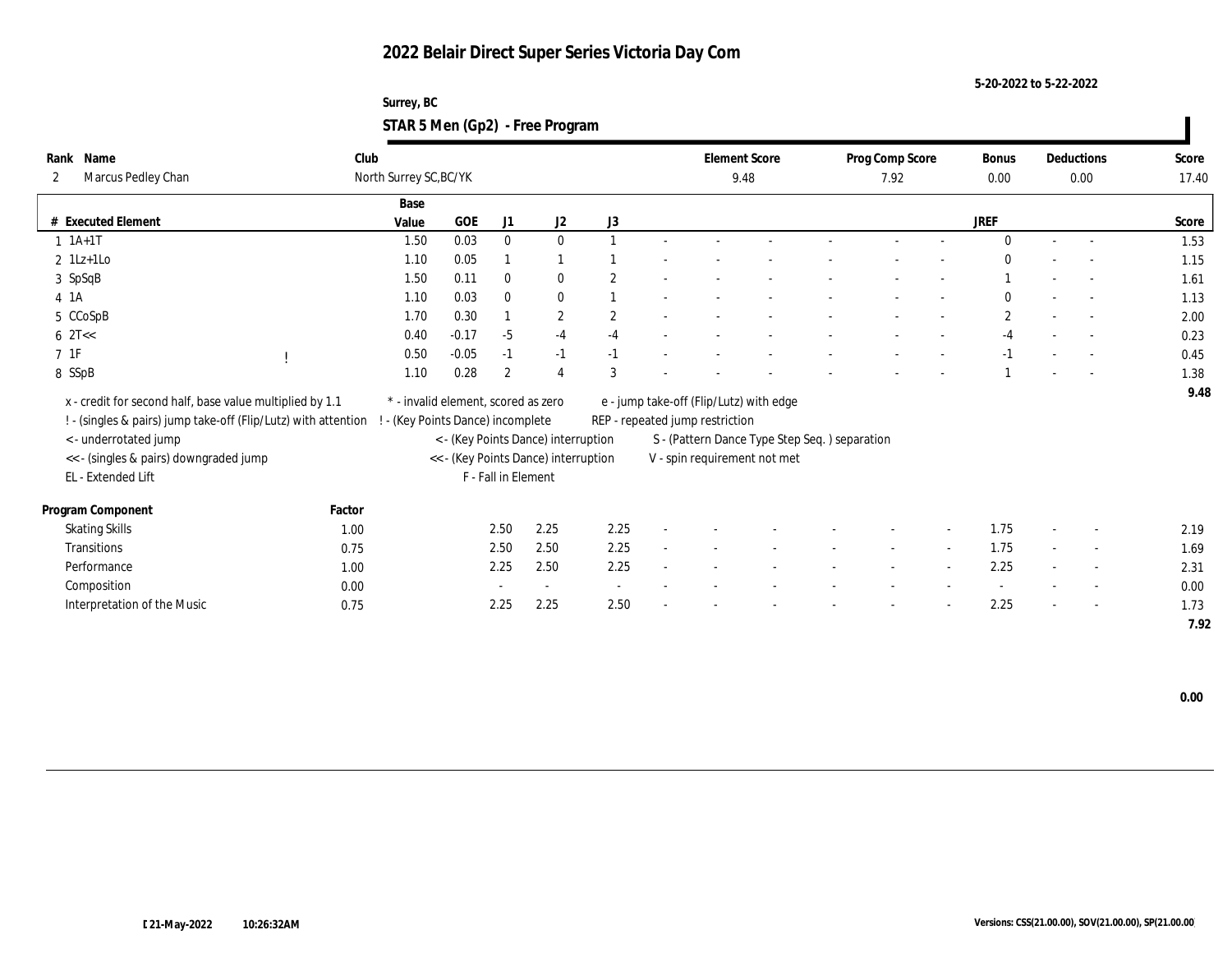**Surrey, BC STAR 5 Men (Gp2) - Free Program**

| Name<br>Rank                                                   | Club               |                                     |                     |                                      |                                 |        |      | <b>Element Score</b>                          | Prog Comp Score |        | Bonus        |        | Deductions               | Score |
|----------------------------------------------------------------|--------------------|-------------------------------------|---------------------|--------------------------------------|---------------------------------|--------|------|-----------------------------------------------|-----------------|--------|--------------|--------|--------------------------|-------|
| Ethan Adanac<br>3                                              | Whistler SC, BC/YK |                                     |                     |                                      |                                 |        | 7.89 |                                               | 7.94            |        | 0.00         |        | 0.00                     | 15.83 |
|                                                                | Base               |                                     |                     |                                      |                                 |        |      |                                               |                 |        |              |        |                          |       |
| # Executed Element                                             | Value              | <b>GOE</b>                          | J1                  | J2                                   | J3                              |        |      |                                               |                 |        | <b>JREF</b>  |        |                          | Score |
| $1$ 1Lz+1Lo                                                    | 1.10               | 0.03                                | $\bf{0}$            |                                      |                                 |        |      |                                               |                 |        | $\mathbf{0}$ |        | $\sim$                   | 1.13  |
| $2 \; 1A+1T$                                                   | 1.50               | 0.00                                | $\mathbf{0}$        | $\bf{0}$                             |                                 |        |      |                                               |                 |        | $\mathbf{0}$ |        | $\overline{a}$           | 1.50  |
| 3 CCoSpB                                                       | 1.70               | 0.09                                | $\mathbf{0}$        |                                      |                                 |        |      |                                               |                 |        | $\mathbf{0}$ |        | $\sim$                   | 1.79  |
| $4$ 2Lo $<<$                                                   | 0.50               | $-0.19$                             | $-4$                | $-4$                                 | $-3$                            |        |      |                                               |                 |        | $-4$         |        | $\overline{\phantom{a}}$ | 0.31  |
| 5 SpSqB                                                        | 1.50               | 0.23                                |                     |                                      | 3                               |        |      |                                               |                 |        |              |        |                          | 1.73  |
| $6 \, 25 <$                                                    | 0.40               | $-0.15$                             | $-4$                | $-4$                                 | $-3$                            |        |      |                                               |                 |        | -4           |        |                          | 0.25  |
| 7 <sub>1A</sub>                                                | 1.10               | 0.08                                |                     |                                      |                                 |        |      |                                               |                 |        | $\mathbf{0}$ |        | $\sim$                   | 1.18  |
| 8 SSp                                                          | 0.00               |                                     |                     |                                      |                                 |        |      |                                               |                 |        |              |        |                          | 0.00  |
| x - credit for second half, base value multiplied by 1.1       |                    | * - invalid element, scored as zero |                     |                                      |                                 |        |      | e - jump take-off (Flip/Lutz) with edge       |                 |        |              |        |                          | 7.89  |
| ! - (singles & pairs) jump take-off (Flip/Lutz) with attention |                    | - (Key Points Dance) incomplete     |                     |                                      | REP - repeated jump restriction |        |      |                                               |                 |        |              |        |                          |       |
| <- underrotated jump                                           |                    |                                     |                     | < - (Key Points Dance) interruption  |                                 |        |      | S - (Pattern Dance Type Step Seq.) separation |                 |        |              |        |                          |       |
| << - (singles & pairs) downgraded jump                         |                    |                                     |                     | << - (Key Points Dance) interruption |                                 |        |      | V - spin requirement not met                  |                 |        |              |        |                          |       |
| EL - Extended Lift                                             |                    |                                     | F - Fall in Element |                                      |                                 |        |      |                                               |                 |        |              |        |                          |       |
|                                                                |                    |                                     |                     |                                      |                                 |        |      |                                               |                 |        |              |        |                          |       |
| Program Component                                              | Factor             |                                     |                     |                                      |                                 |        |      |                                               |                 |        |              |        |                          |       |
| <b>Skating Skills</b>                                          | 1.00               |                                     | 2.25                | 2.25                                 | 2.50                            |        |      |                                               |                 |        | 2.00         |        | $\overline{\phantom{a}}$ | 2.25  |
| Transitions                                                    | 0.75               |                                     | 2.25                | 2.50                                 | 2.50                            | $\sim$ |      |                                               | $\sim$          | $\sim$ | 1.75         | $\sim$ | $\sim$                   | 1.69  |
| Performance                                                    | 1.00               |                                     | 2.25                | 2.50                                 | 2.25                            |        |      |                                               |                 |        | 2.25         |        | $\overline{\phantom{a}}$ | 2.31  |
| Composition                                                    | 0.00               |                                     |                     |                                      |                                 |        |      |                                               |                 |        |              |        | $\overline{\phantom{a}}$ | 0.00  |
| Interpretation of the Music                                    | 0.75               |                                     | 2.25                | 2.25                                 | 2.50                            |        |      |                                               |                 |        | 2.00         |        | $\overline{\phantom{a}}$ | 1.69  |
|                                                                |                    |                                     |                     |                                      |                                 |        |      |                                               |                 |        |              |        |                          | 7.94  |

 **0.00**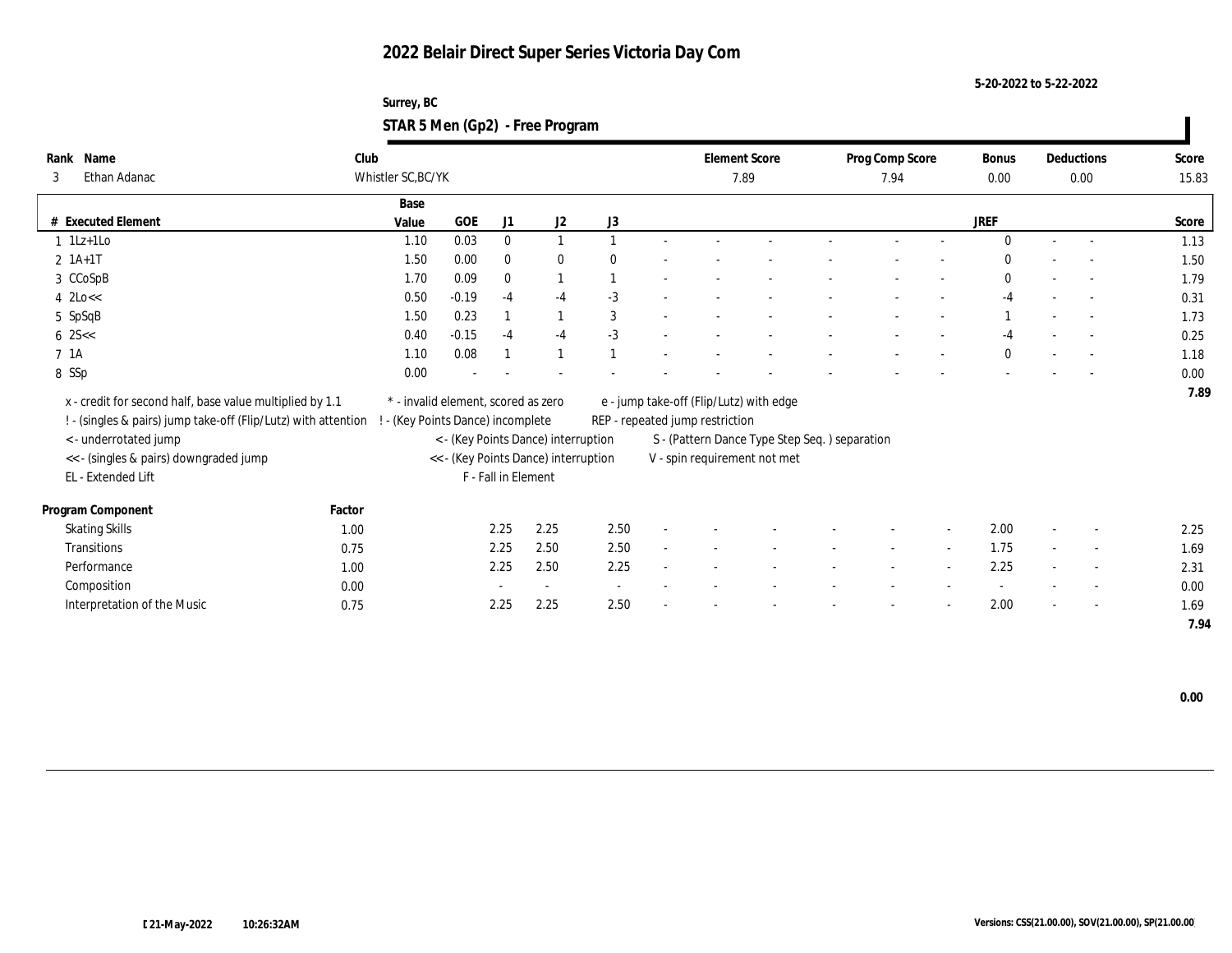**Surrey, BC STAR 5 Men (Gp2) - Free Program**

| Name<br>Rank                                                   | Club                |                                      |                     |                                     |                          | <b>Element Score</b>            |                                               | Prog Comp Score |                          | <b>Bonus</b> |                          | Deductions               | Score |
|----------------------------------------------------------------|---------------------|--------------------------------------|---------------------|-------------------------------------|--------------------------|---------------------------------|-----------------------------------------------|-----------------|--------------------------|--------------|--------------------------|--------------------------|-------|
| Justin Hsu<br>4                                                | Coquitlam SC, BC/YK |                                      |                     |                                     |                          |                                 | 7.96                                          | 7.30            |                          | $0.00\,$     |                          | 0.20                     | 15.06 |
|                                                                | Base                |                                      |                     |                                     |                          |                                 |                                               |                 |                          |              |                          |                          |       |
| # Executed Element                                             | Value               | GOE                                  | J1                  | J2                                  | J3                       |                                 |                                               |                 |                          | JREF         |                          |                          | Score |
| $1$ 1A+1Lo                                                     | 1.60                | 0.11                                 |                     | $\mathbf{1}$                        |                          |                                 |                                               |                 |                          |              |                          |                          | 1.71  |
| 2 Sq                                                           | 1.30                | $-0.65$                              | $-5$                | $-5$                                | $-5$                     |                                 |                                               |                 |                          | $-5$         |                          | $\sim$                   | 0.65  |
| 32Tq                                                           | 1.30                | $-0.20$                              | $\mathbf{0}$        | $-2$                                | $-2$                     |                                 |                                               |                 |                          | $-2$         |                          |                          | 1.10  |
| 4 CCoSp                                                        | 0.00                |                                      | ÷                   | $\sim$                              |                          |                                 |                                               |                 |                          |              |                          |                          | 0.00  |
| 5 SpSqB                                                        | 1.50                | 0.08                                 |                     | $\bf{0}$                            |                          |                                 |                                               |                 |                          | $\mathbf{0}$ |                          |                          | 1.58  |
| 6 1A                                                           | 1.10                | $-0.25$                              | $-3$                | $-2$                                | $-3$                     |                                 |                                               |                 |                          | $-1$         |                          |                          | 0.85  |
| $7$ 1Lz+1T                                                     | 1.00                | 0.00                                 | $\mathbf{0}$        | $\bf{0}$                            | $\mathbf{0}$             |                                 |                                               |                 |                          | $\mathbf{0}$ |                          | $\overline{\phantom{a}}$ | 1.00  |
| 8 SSpB                                                         | 1.10                | $-0.03$                              | $\mathbf{0}$        | $\mathbf{0}$                        | $-1$                     |                                 |                                               |                 |                          | $\mathbf{0}$ |                          |                          | 1.07  |
| x - credit for second half, base value multiplied by 1.1       |                     | * - invalid element, scored as zero  |                     |                                     |                          |                                 | e - jump take-off (Flip/Lutz) with edge       |                 |                          |              |                          |                          | 7.96  |
| ! - (singles & pairs) jump take-off (Flip/Lutz) with attention |                     | ! - (Key Points Dance) incomplete    |                     |                                     |                          | REP - repeated jump restriction |                                               |                 |                          |              |                          |                          |       |
| <- underrotated jump                                           |                     |                                      |                     | < - (Key Points Dance) interruption |                          |                                 | S - (Pattern Dance Type Step Seq.) separation |                 |                          |              |                          |                          |       |
| << - (singles & pairs) downgraded jump                         |                     | << - (Key Points Dance) interruption |                     |                                     |                          |                                 | V - spin requirement not met                  |                 |                          |              |                          |                          |       |
| EL - Extended Lift                                             |                     |                                      | F - Fall in Element |                                     |                          |                                 |                                               |                 |                          |              |                          |                          |       |
|                                                                |                     |                                      |                     |                                     |                          |                                 |                                               |                 |                          |              |                          |                          |       |
| Program Component                                              | Factor              |                                      |                     |                                     |                          |                                 |                                               |                 |                          |              |                          |                          |       |
| <b>Skating Skills</b>                                          | 1.00                |                                      | 2.25                | 2.25                                | 2.50                     |                                 |                                               |                 |                          | 2.00         |                          | $\overline{\phantom{a}}$ | 2.25  |
| Transitions                                                    | 0.75                |                                      | 2.00                | 2.25                                | 2.25                     |                                 |                                               |                 | $\sim$                   | 1.75         | $\sim$                   | $\overline{\phantom{a}}$ | 1.55  |
| Performance                                                    | 1.00                |                                      | 2.00                | 2.50                                | 1.75                     |                                 |                                               |                 | $\overline{\phantom{a}}$ | 1.75         | $\overline{\phantom{a}}$ | $\sim$                   | 2.00  |
| Composition                                                    | 0.00                |                                      |                     | $\sim$                              | $\overline{\phantom{a}}$ |                                 |                                               |                 |                          |              |                          | $\overline{\phantom{a}}$ | 0.00  |
| Interpretation of the Music                                    | 0.75                |                                      | 2.00                | 2.00                                | 2.00                     |                                 |                                               |                 |                          | 2.00         | $\overline{\phantom{a}}$ | $\sim$                   | 1.50  |
|                                                                |                     |                                      |                     |                                     |                          |                                 |                                               |                 |                          |              |                          |                          | 7.30  |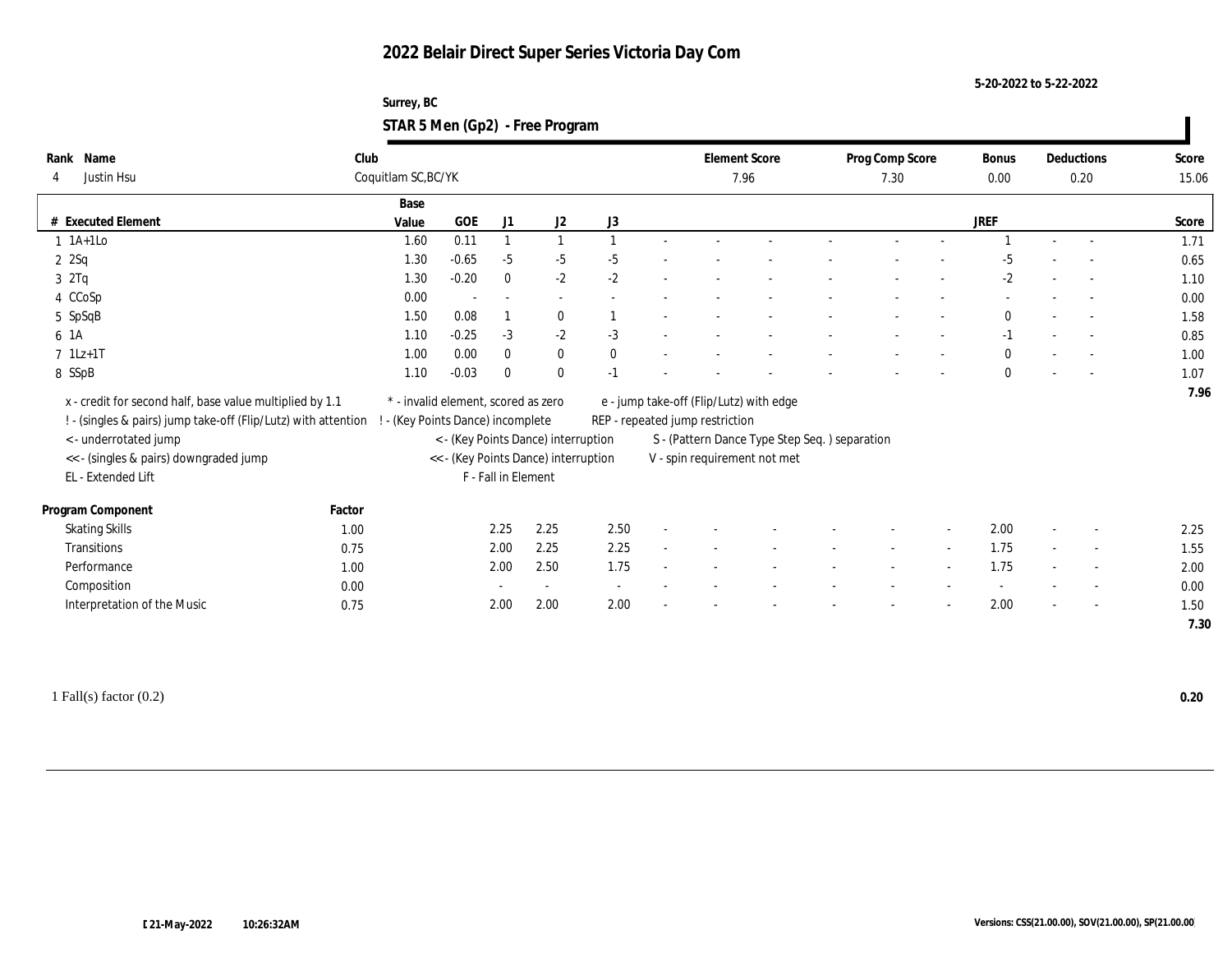**5-20-2022 to 5-22-2022**

| Surrey, BC                      |  |
|---------------------------------|--|
| STAR 5 Men (Gp2) - Free Program |  |

| Rank Name                                                      | Club   |                                     |         |                     | <b>Element Score</b>                 | Prog Comp Score |  | <b>Bonus</b>                    |                                                | Deductions | Score                    |                |        |        |       |
|----------------------------------------------------------------|--------|-------------------------------------|---------|---------------------|--------------------------------------|-----------------|--|---------------------------------|------------------------------------------------|------------|--------------------------|----------------|--------|--------|-------|
| Calum McKay-Stratton<br>5                                      |        | NBCCS, BC/YK                        |         |                     |                                      |                 |  |                                 | 8.35                                           | 6.52       |                          | 0.00           |        | 0.40   | 14.47 |
|                                                                |        | Base                                |         |                     |                                      |                 |  |                                 |                                                |            |                          |                |        |        |       |
| # Executed Element                                             |        | Value                               | GOE     | J1                  | J <sub>2</sub>                       | J3              |  |                                 |                                                |            |                          | JREF           |        |        | Score |
| $1$ 1Lz+1Lo                                                    |        | 1.10                                | 0.08    | $\bf{0}$            |                                      | $\overline{2}$  |  |                                 |                                                |            |                          | $\overline{2}$ | $\sim$ |        | 1.18  |
| $2$ 1A+1Lo                                                     |        | 1.60                                | $-0.03$ | $-1$                | $\bf{0}$                             | $\mathbf{0}$    |  |                                 |                                                |            |                          | $\Omega$       |        |        | 1.57  |
| 3 SSpB                                                         |        | 1.10                                | 0.00    | $\bf{0}$            |                                      | $\mathbf{0}$    |  |                                 |                                                |            |                          | $-1$           |        |        | 1.10  |
| 4 SpSqB                                                        |        | 1.50                                | $-0.04$ | $-1$                | $\bf{0}$                             | $\mathbf{0}$    |  |                                 |                                                |            |                          | $\mathbf{0}$   |        | $\sim$ | 1.46  |
| 5 2S                                                           |        | 1.30                                | $-0.65$ | $-5$                | $-5$                                 | $-5$            |  |                                 |                                                |            |                          | $-5$           |        | $\sim$ | 0.65  |
| 6 1F                                                           |        | 0.50                                | 0.03    | $\bf{0}$            | $\bf{0}$                             |                 |  |                                 |                                                |            |                          |                |        |        | 0.53  |
| $7$ 1Aq                                                        |        | 1.10                                | $-0.55$ | $-5$                | $-5$                                 | $-5$            |  |                                 |                                                |            |                          | $-5$           |        |        | 0.55  |
| 8 CCoSpB (V)                                                   |        | 1.28                                | 0.03    | $\mathbf{0}$        |                                      | $\mathbf{0}$    |  |                                 |                                                |            |                          | $\bf{0}$       |        |        | 1.31  |
| x - credit for second half, base value multiplied by 1.1       |        | * - invalid element, scored as zero |         |                     |                                      |                 |  |                                 | e - jump take-off (Flip/Lutz) with edge        |            |                          |                |        |        | 8.35  |
| ! - (singles & pairs) jump take-off (Flip/Lutz) with attention |        | - (Key Points Dance) incomplete     |         |                     |                                      |                 |  | REP - repeated jump restriction |                                                |            |                          |                |        |        |       |
| < - underrotated jump                                          |        |                                     |         |                     | < - (Key Points Dance) interruption  |                 |  |                                 | S - (Pattern Dance Type Step Seq. ) separation |            |                          |                |        |        |       |
| << - (singles & pairs) downgraded jump                         |        |                                     |         |                     | << - (Key Points Dance) interruption |                 |  |                                 | V - spin requirement not met                   |            |                          |                |        |        |       |
| EL - Extended Lift                                             |        |                                     |         | F - Fall in Element |                                      |                 |  |                                 |                                                |            |                          |                |        |        |       |
|                                                                |        |                                     |         |                     |                                      |                 |  |                                 |                                                |            |                          |                |        |        |       |
| Program Component                                              | Factor |                                     |         |                     |                                      |                 |  |                                 |                                                |            |                          |                |        |        |       |
| <b>Skating Skills</b>                                          | 1.00   |                                     |         | 1.75                | 2.00                                 | 2.00            |  |                                 |                                                |            |                          | 2.00           | $\sim$ | $\sim$ | 1.94  |
| <b>Transitions</b>                                             | 0.75   |                                     |         | 2.00                | 1.75                                 | 2.25            |  |                                 |                                                | $\sim$     | $\overline{\phantom{a}}$ | 1.75           | $\sim$ | $\sim$ | 1.46  |
| Performance                                                    | 1.00   |                                     |         | 2.00                | 1.75                                 | 2.00            |  |                                 |                                                |            |                          | 1.50           |        | $\sim$ | 1.81  |
| Composition                                                    | 0.00   |                                     |         |                     |                                      |                 |  |                                 |                                                |            |                          |                |        |        | 0.00  |
| Interpretation of the Music                                    | 0.75   |                                     |         | 1.75                | 1.75                                 | 1.75            |  |                                 |                                                |            |                          | 1.75           |        | $\sim$ | 1.31  |
|                                                                |        |                                     |         |                     |                                      |                 |  |                                 |                                                |            |                          |                |        |        | 6.52  |

2 Fall(s) factor (0.2) **0.40**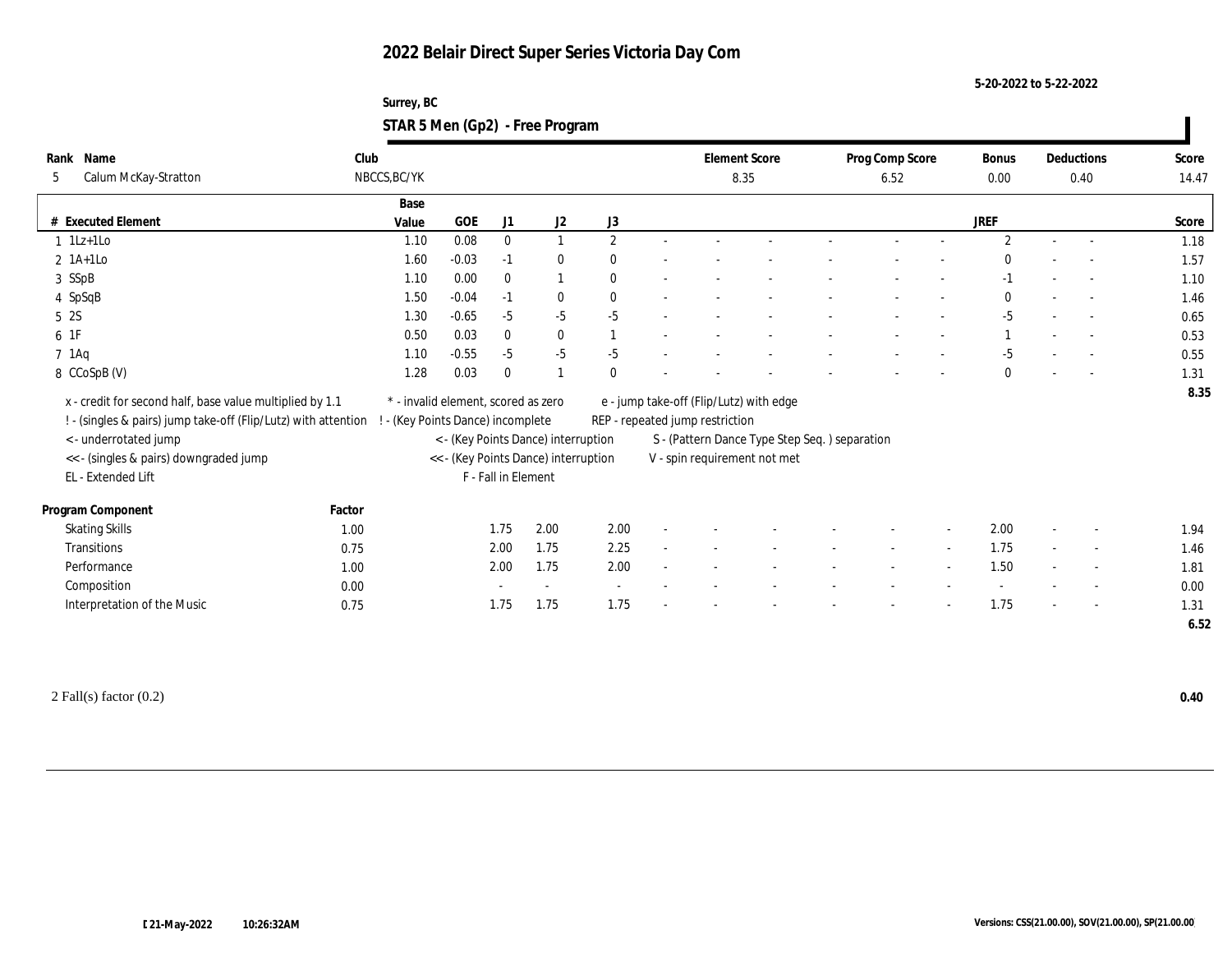#### **Surrey, BC STAR 5 Men (Gp2) - Free Program**

| Club<br><b>Element Score</b><br>Prog Comp Score<br>Rank Name<br>Bonus<br>Deductions<br>Skate Sea2Sky, BC/YK<br>Sacha Chénier-Peterson<br>6<br>7.17<br>0.00<br>6.65<br>0.20<br>Base<br>GOE<br>$\mathrm{J}2$<br>$\rm J3$<br><b>JREF</b><br># Executed Element<br>J1<br>Value<br>0.00<br>1 CCoSp<br>$\overline{a}$<br>2 2T<br>1.30<br>0.00<br>$\mathbf{0}$<br>$\theta$<br>$\mathbf{0}$<br>$\Omega$<br>$3$ 1A+1Lo<br>1.60<br>0.06<br>$\mathbf{0}$<br>$\mathbf{1}$<br>$\mathbf{0}$<br>0.04<br>$\mathbf{0}$<br>4 SpSqB<br>1.50<br>$\mathbf{0}$<br>$\mathbf{0}$<br>$\sim$<br>5 SSp<br>0.00<br>$6$ 1Lz<br>0.03<br>0.60<br>$\bf{0}$<br>$\mathbf{0}$<br>7 2S<br>$-0.65$<br>$-5$<br>1.30<br>$-5$<br>$-5$<br>$-5$<br>8 1A+1T<br>$-0.11$<br>1.50<br>$-1$<br>$-1$<br>$-1$<br>$-1$<br>x - credit for second half, base value multiplied by 1.1<br>$^\ast$ - invalid element, scored as zero<br>e - jump take-off (Flip/Lutz) with edge<br>REP - repeated jump restriction<br>! - (singles & pairs) jump take-off (Flip/Lutz) with attention<br>! - (Key Points Dance) incomplete<br><- underrotated jump<br>< - (Key Points Dance) interruption<br>S - (Pattern Dance Type Step Seq.) separation<br><< - (singles & pairs) downgraded jump<br><< - (Key Points Dance) interruption<br>V - spin requirement not met<br>EL - Extended Lift<br>F - Fall in Element<br>Factor<br>2.25<br>2.50<br><b>Skating Skills</b><br>2.00<br>1.75<br>1.00<br>1.75<br>2.00<br>1.75<br>Transitions<br>0.75<br>2.00<br>$\overline{\phantom{a}}$<br>$\sim$<br>$\overline{\phantom{a}}$<br>1.75<br>1.50<br>1.75<br>Performance<br>2.00<br>1.00<br>$\sim$<br>Composition<br>0.00<br>$\sim$<br>$\overline{\phantom{a}}$<br>1.75<br>Interpretation of the Music<br>2.00<br>1.50<br>0.75<br>2.00<br>$\sim$ |                   |  |  |  |  |  |  |  |       |
|---------------------------------------------------------------------------------------------------------------------------------------------------------------------------------------------------------------------------------------------------------------------------------------------------------------------------------------------------------------------------------------------------------------------------------------------------------------------------------------------------------------------------------------------------------------------------------------------------------------------------------------------------------------------------------------------------------------------------------------------------------------------------------------------------------------------------------------------------------------------------------------------------------------------------------------------------------------------------------------------------------------------------------------------------------------------------------------------------------------------------------------------------------------------------------------------------------------------------------------------------------------------------------------------------------------------------------------------------------------------------------------------------------------------------------------------------------------------------------------------------------------------------------------------------------------------------------------------------------------------------------------------------------------------------------------------------------------------------------------------------------------------|-------------------|--|--|--|--|--|--|--|-------|
|                                                                                                                                                                                                                                                                                                                                                                                                                                                                                                                                                                                                                                                                                                                                                                                                                                                                                                                                                                                                                                                                                                                                                                                                                                                                                                                                                                                                                                                                                                                                                                                                                                                                                                                                                                     |                   |  |  |  |  |  |  |  | Score |
|                                                                                                                                                                                                                                                                                                                                                                                                                                                                                                                                                                                                                                                                                                                                                                                                                                                                                                                                                                                                                                                                                                                                                                                                                                                                                                                                                                                                                                                                                                                                                                                                                                                                                                                                                                     |                   |  |  |  |  |  |  |  | 13.62 |
|                                                                                                                                                                                                                                                                                                                                                                                                                                                                                                                                                                                                                                                                                                                                                                                                                                                                                                                                                                                                                                                                                                                                                                                                                                                                                                                                                                                                                                                                                                                                                                                                                                                                                                                                                                     |                   |  |  |  |  |  |  |  |       |
|                                                                                                                                                                                                                                                                                                                                                                                                                                                                                                                                                                                                                                                                                                                                                                                                                                                                                                                                                                                                                                                                                                                                                                                                                                                                                                                                                                                                                                                                                                                                                                                                                                                                                                                                                                     |                   |  |  |  |  |  |  |  | Score |
|                                                                                                                                                                                                                                                                                                                                                                                                                                                                                                                                                                                                                                                                                                                                                                                                                                                                                                                                                                                                                                                                                                                                                                                                                                                                                                                                                                                                                                                                                                                                                                                                                                                                                                                                                                     |                   |  |  |  |  |  |  |  | 0.00  |
|                                                                                                                                                                                                                                                                                                                                                                                                                                                                                                                                                                                                                                                                                                                                                                                                                                                                                                                                                                                                                                                                                                                                                                                                                                                                                                                                                                                                                                                                                                                                                                                                                                                                                                                                                                     |                   |  |  |  |  |  |  |  | 1.30  |
|                                                                                                                                                                                                                                                                                                                                                                                                                                                                                                                                                                                                                                                                                                                                                                                                                                                                                                                                                                                                                                                                                                                                                                                                                                                                                                                                                                                                                                                                                                                                                                                                                                                                                                                                                                     |                   |  |  |  |  |  |  |  | 1.66  |
|                                                                                                                                                                                                                                                                                                                                                                                                                                                                                                                                                                                                                                                                                                                                                                                                                                                                                                                                                                                                                                                                                                                                                                                                                                                                                                                                                                                                                                                                                                                                                                                                                                                                                                                                                                     |                   |  |  |  |  |  |  |  | 1.54  |
|                                                                                                                                                                                                                                                                                                                                                                                                                                                                                                                                                                                                                                                                                                                                                                                                                                                                                                                                                                                                                                                                                                                                                                                                                                                                                                                                                                                                                                                                                                                                                                                                                                                                                                                                                                     |                   |  |  |  |  |  |  |  | 0.00  |
|                                                                                                                                                                                                                                                                                                                                                                                                                                                                                                                                                                                                                                                                                                                                                                                                                                                                                                                                                                                                                                                                                                                                                                                                                                                                                                                                                                                                                                                                                                                                                                                                                                                                                                                                                                     |                   |  |  |  |  |  |  |  | 0.63  |
|                                                                                                                                                                                                                                                                                                                                                                                                                                                                                                                                                                                                                                                                                                                                                                                                                                                                                                                                                                                                                                                                                                                                                                                                                                                                                                                                                                                                                                                                                                                                                                                                                                                                                                                                                                     |                   |  |  |  |  |  |  |  | 0.65  |
|                                                                                                                                                                                                                                                                                                                                                                                                                                                                                                                                                                                                                                                                                                                                                                                                                                                                                                                                                                                                                                                                                                                                                                                                                                                                                                                                                                                                                                                                                                                                                                                                                                                                                                                                                                     |                   |  |  |  |  |  |  |  | 1.39  |
|                                                                                                                                                                                                                                                                                                                                                                                                                                                                                                                                                                                                                                                                                                                                                                                                                                                                                                                                                                                                                                                                                                                                                                                                                                                                                                                                                                                                                                                                                                                                                                                                                                                                                                                                                                     |                   |  |  |  |  |  |  |  | 7.17  |
|                                                                                                                                                                                                                                                                                                                                                                                                                                                                                                                                                                                                                                                                                                                                                                                                                                                                                                                                                                                                                                                                                                                                                                                                                                                                                                                                                                                                                                                                                                                                                                                                                                                                                                                                                                     |                   |  |  |  |  |  |  |  |       |
|                                                                                                                                                                                                                                                                                                                                                                                                                                                                                                                                                                                                                                                                                                                                                                                                                                                                                                                                                                                                                                                                                                                                                                                                                                                                                                                                                                                                                                                                                                                                                                                                                                                                                                                                                                     |                   |  |  |  |  |  |  |  |       |
|                                                                                                                                                                                                                                                                                                                                                                                                                                                                                                                                                                                                                                                                                                                                                                                                                                                                                                                                                                                                                                                                                                                                                                                                                                                                                                                                                                                                                                                                                                                                                                                                                                                                                                                                                                     |                   |  |  |  |  |  |  |  |       |
|                                                                                                                                                                                                                                                                                                                                                                                                                                                                                                                                                                                                                                                                                                                                                                                                                                                                                                                                                                                                                                                                                                                                                                                                                                                                                                                                                                                                                                                                                                                                                                                                                                                                                                                                                                     |                   |  |  |  |  |  |  |  |       |
|                                                                                                                                                                                                                                                                                                                                                                                                                                                                                                                                                                                                                                                                                                                                                                                                                                                                                                                                                                                                                                                                                                                                                                                                                                                                                                                                                                                                                                                                                                                                                                                                                                                                                                                                                                     |                   |  |  |  |  |  |  |  |       |
|                                                                                                                                                                                                                                                                                                                                                                                                                                                                                                                                                                                                                                                                                                                                                                                                                                                                                                                                                                                                                                                                                                                                                                                                                                                                                                                                                                                                                                                                                                                                                                                                                                                                                                                                                                     | Program Component |  |  |  |  |  |  |  |       |
|                                                                                                                                                                                                                                                                                                                                                                                                                                                                                                                                                                                                                                                                                                                                                                                                                                                                                                                                                                                                                                                                                                                                                                                                                                                                                                                                                                                                                                                                                                                                                                                                                                                                                                                                                                     |                   |  |  |  |  |  |  |  | 2.13  |
|                                                                                                                                                                                                                                                                                                                                                                                                                                                                                                                                                                                                                                                                                                                                                                                                                                                                                                                                                                                                                                                                                                                                                                                                                                                                                                                                                                                                                                                                                                                                                                                                                                                                                                                                                                     |                   |  |  |  |  |  |  |  | 1.41  |
|                                                                                                                                                                                                                                                                                                                                                                                                                                                                                                                                                                                                                                                                                                                                                                                                                                                                                                                                                                                                                                                                                                                                                                                                                                                                                                                                                                                                                                                                                                                                                                                                                                                                                                                                                                     |                   |  |  |  |  |  |  |  | 1.75  |
|                                                                                                                                                                                                                                                                                                                                                                                                                                                                                                                                                                                                                                                                                                                                                                                                                                                                                                                                                                                                                                                                                                                                                                                                                                                                                                                                                                                                                                                                                                                                                                                                                                                                                                                                                                     |                   |  |  |  |  |  |  |  | 0.00  |
|                                                                                                                                                                                                                                                                                                                                                                                                                                                                                                                                                                                                                                                                                                                                                                                                                                                                                                                                                                                                                                                                                                                                                                                                                                                                                                                                                                                                                                                                                                                                                                                                                                                                                                                                                                     |                   |  |  |  |  |  |  |  | 1.36  |
|                                                                                                                                                                                                                                                                                                                                                                                                                                                                                                                                                                                                                                                                                                                                                                                                                                                                                                                                                                                                                                                                                                                                                                                                                                                                                                                                                                                                                                                                                                                                                                                                                                                                                                                                                                     |                   |  |  |  |  |  |  |  | 6.65  |

1 Fall(s) factor (0.2) **0.20**

 $\mathbf{I}$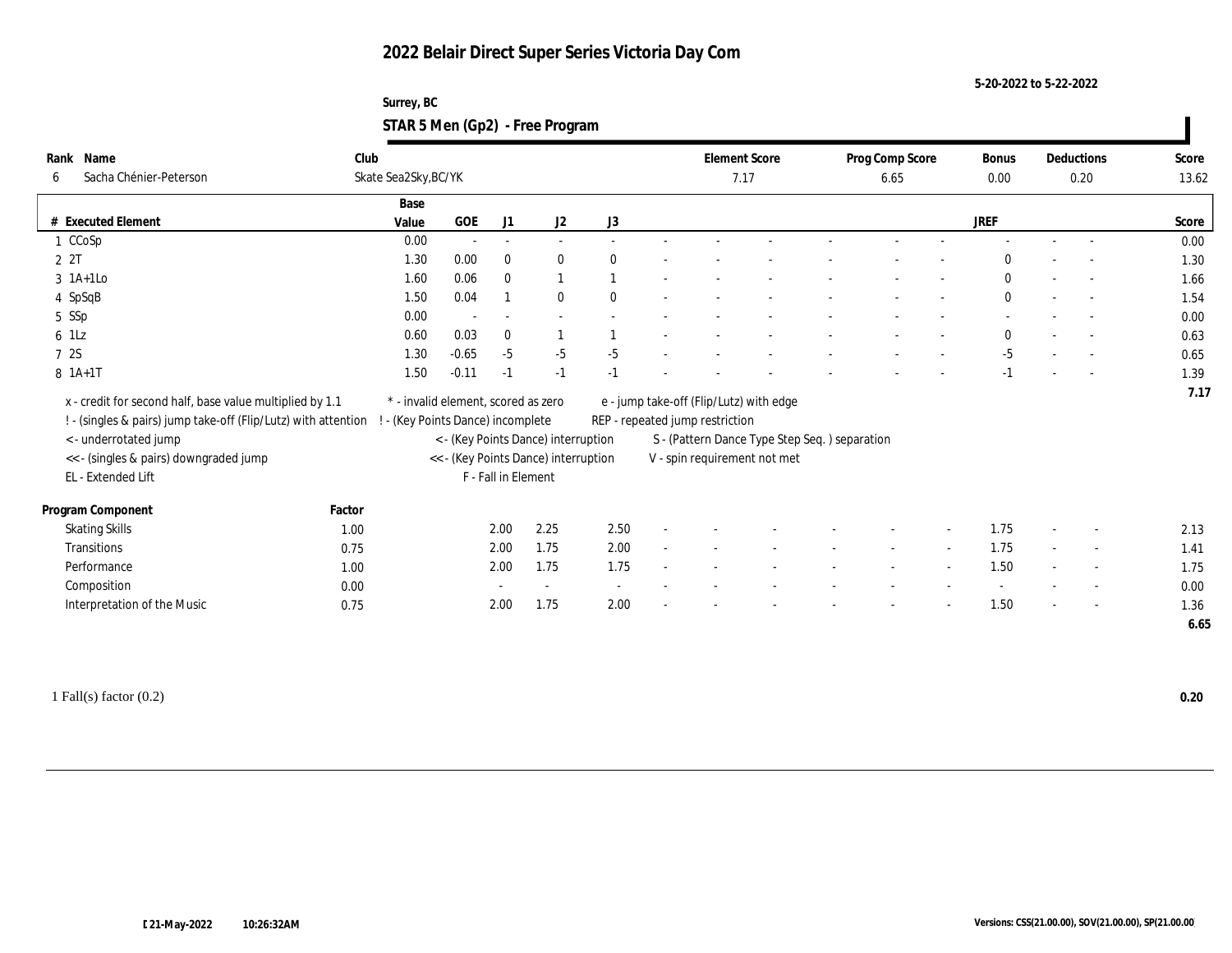**Surrey, BC STAR 5 Men (Gp2) - Free Program**

| Club<br>Rank Name<br><b>Element Score</b><br>Prog Comp Score<br>Deductions<br>Bonus<br>Kerrisdale FSC, BC/YK<br>Aaron Sun<br>7.21<br>6.39<br>0.00<br>0.40<br>Base<br><b>GOE</b><br># Executed Element<br>J2<br>J3<br><b>JREF</b><br>Value<br>J1<br>$-5$<br>12T<br>$-0.65$<br>$-5$<br>$-5$<br>$-5$<br>1.30<br>$\overline{a}$<br>2 SSpB<br>1.10<br>$-0.03$<br>$\bf{0}$<br>$\bf{0}$<br>$\theta$<br>$-1$<br>$\overline{a}$<br>3 2S<br>$-0.23$<br>1.30<br>$-1$<br>$-1$<br>$-4$<br>$-1$<br>$\sim$<br>$-0.04$<br>$\mathbf{0}$<br>$\theta$<br>4 SpSqB<br>1.50<br>$\mathbf{0}$<br>$-1$<br>$\overline{\phantom{a}}$<br>$-2$<br>$-3$<br>1.50<br>$-0.19$<br>$5 \; 1A+1T$<br>$-1$<br>$-1$<br>6 CCoSp<br>0.00<br>$\sim$<br>$\sim$<br>$\overline{\phantom{a}}$<br>$7$ 1Lz+1Lo<br>1.10<br>0.00<br>$\mathbf{0}$<br>$\mathbf{0}$<br>$\mathbf{0}$<br>$\mathbf{0}$<br>$\sim$<br>$-0.55$<br>$-5$<br>$-5$<br>1.10<br>$-5$<br>8 1 Aq<br>-5<br>x - credit for second half, base value multiplied by 1.1<br>* - invalid element, scored as zero<br>e - jump take-off (Flip/Lutz) with edge |       |
|-------------------------------------------------------------------------------------------------------------------------------------------------------------------------------------------------------------------------------------------------------------------------------------------------------------------------------------------------------------------------------------------------------------------------------------------------------------------------------------------------------------------------------------------------------------------------------------------------------------------------------------------------------------------------------------------------------------------------------------------------------------------------------------------------------------------------------------------------------------------------------------------------------------------------------------------------------------------------------------------------------------------------------------------------------------------|-------|
|                                                                                                                                                                                                                                                                                                                                                                                                                                                                                                                                                                                                                                                                                                                                                                                                                                                                                                                                                                                                                                                                   | Score |
|                                                                                                                                                                                                                                                                                                                                                                                                                                                                                                                                                                                                                                                                                                                                                                                                                                                                                                                                                                                                                                                                   | 13.20 |
|                                                                                                                                                                                                                                                                                                                                                                                                                                                                                                                                                                                                                                                                                                                                                                                                                                                                                                                                                                                                                                                                   |       |
|                                                                                                                                                                                                                                                                                                                                                                                                                                                                                                                                                                                                                                                                                                                                                                                                                                                                                                                                                                                                                                                                   | Score |
|                                                                                                                                                                                                                                                                                                                                                                                                                                                                                                                                                                                                                                                                                                                                                                                                                                                                                                                                                                                                                                                                   | 0.65  |
|                                                                                                                                                                                                                                                                                                                                                                                                                                                                                                                                                                                                                                                                                                                                                                                                                                                                                                                                                                                                                                                                   | 1.07  |
|                                                                                                                                                                                                                                                                                                                                                                                                                                                                                                                                                                                                                                                                                                                                                                                                                                                                                                                                                                                                                                                                   | 1.07  |
|                                                                                                                                                                                                                                                                                                                                                                                                                                                                                                                                                                                                                                                                                                                                                                                                                                                                                                                                                                                                                                                                   | 1.46  |
|                                                                                                                                                                                                                                                                                                                                                                                                                                                                                                                                                                                                                                                                                                                                                                                                                                                                                                                                                                                                                                                                   | 1.31  |
|                                                                                                                                                                                                                                                                                                                                                                                                                                                                                                                                                                                                                                                                                                                                                                                                                                                                                                                                                                                                                                                                   | 0.00  |
|                                                                                                                                                                                                                                                                                                                                                                                                                                                                                                                                                                                                                                                                                                                                                                                                                                                                                                                                                                                                                                                                   | 1.10  |
|                                                                                                                                                                                                                                                                                                                                                                                                                                                                                                                                                                                                                                                                                                                                                                                                                                                                                                                                                                                                                                                                   | 0.55  |
|                                                                                                                                                                                                                                                                                                                                                                                                                                                                                                                                                                                                                                                                                                                                                                                                                                                                                                                                                                                                                                                                   | 7.21  |
| (Key Points Dance) incomplete<br>REP - repeated jump restriction<br>! - (singles & pairs) jump take-off (Flip/Lutz) with attention                                                                                                                                                                                                                                                                                                                                                                                                                                                                                                                                                                                                                                                                                                                                                                                                                                                                                                                                |       |
| <- underrotated jump<br>< - (Key Points Dance) interruption<br>S - (Pattern Dance Type Step Seq.) separation                                                                                                                                                                                                                                                                                                                                                                                                                                                                                                                                                                                                                                                                                                                                                                                                                                                                                                                                                      |       |
| << - (singles & pairs) downgraded jump<br><< - (Key Points Dance) interruption<br>V - spin requirement not met                                                                                                                                                                                                                                                                                                                                                                                                                                                                                                                                                                                                                                                                                                                                                                                                                                                                                                                                                    |       |
| EL - Extended Lift<br>F - Fall in Element                                                                                                                                                                                                                                                                                                                                                                                                                                                                                                                                                                                                                                                                                                                                                                                                                                                                                                                                                                                                                         |       |
|                                                                                                                                                                                                                                                                                                                                                                                                                                                                                                                                                                                                                                                                                                                                                                                                                                                                                                                                                                                                                                                                   |       |
| Program Component<br>Factor                                                                                                                                                                                                                                                                                                                                                                                                                                                                                                                                                                                                                                                                                                                                                                                                                                                                                                                                                                                                                                       |       |
| 2.50<br>2.25<br>2.00<br><b>Skating Skills</b><br>1.50<br>1.00<br>$\overline{\phantom{a}}$                                                                                                                                                                                                                                                                                                                                                                                                                                                                                                                                                                                                                                                                                                                                                                                                                                                                                                                                                                         | 2.06  |
| 1.50<br>2.50<br>1.75<br>1.25<br>Transitions<br>0.75<br>$\overline{\phantom{a}}$<br>$\sim$                                                                                                                                                                                                                                                                                                                                                                                                                                                                                                                                                                                                                                                                                                                                                                                                                                                                                                                                                                         | 1.31  |
| 1.25<br>Performance<br>2.00<br>1.50<br>2.25<br>1.00<br>$\overline{\phantom{a}}$<br>$\overline{\phantom{a}}$                                                                                                                                                                                                                                                                                                                                                                                                                                                                                                                                                                                                                                                                                                                                                                                                                                                                                                                                                       | 1.75  |
| Composition<br>0.00<br>$\sim$<br>$\sim$<br>$\overline{\phantom{a}}$                                                                                                                                                                                                                                                                                                                                                                                                                                                                                                                                                                                                                                                                                                                                                                                                                                                                                                                                                                                               | 0.00  |
| 1.75<br>1.50<br>1.50<br>Interpretation of the Music<br>2.00<br>0.75<br>$\overline{\phantom{a}}$                                                                                                                                                                                                                                                                                                                                                                                                                                                                                                                                                                                                                                                                                                                                                                                                                                                                                                                                                                   | 1.27  |
|                                                                                                                                                                                                                                                                                                                                                                                                                                                                                                                                                                                                                                                                                                                                                                                                                                                                                                                                                                                                                                                                   | 6.39  |

2 Fall(s) factor (0.2) **0.40**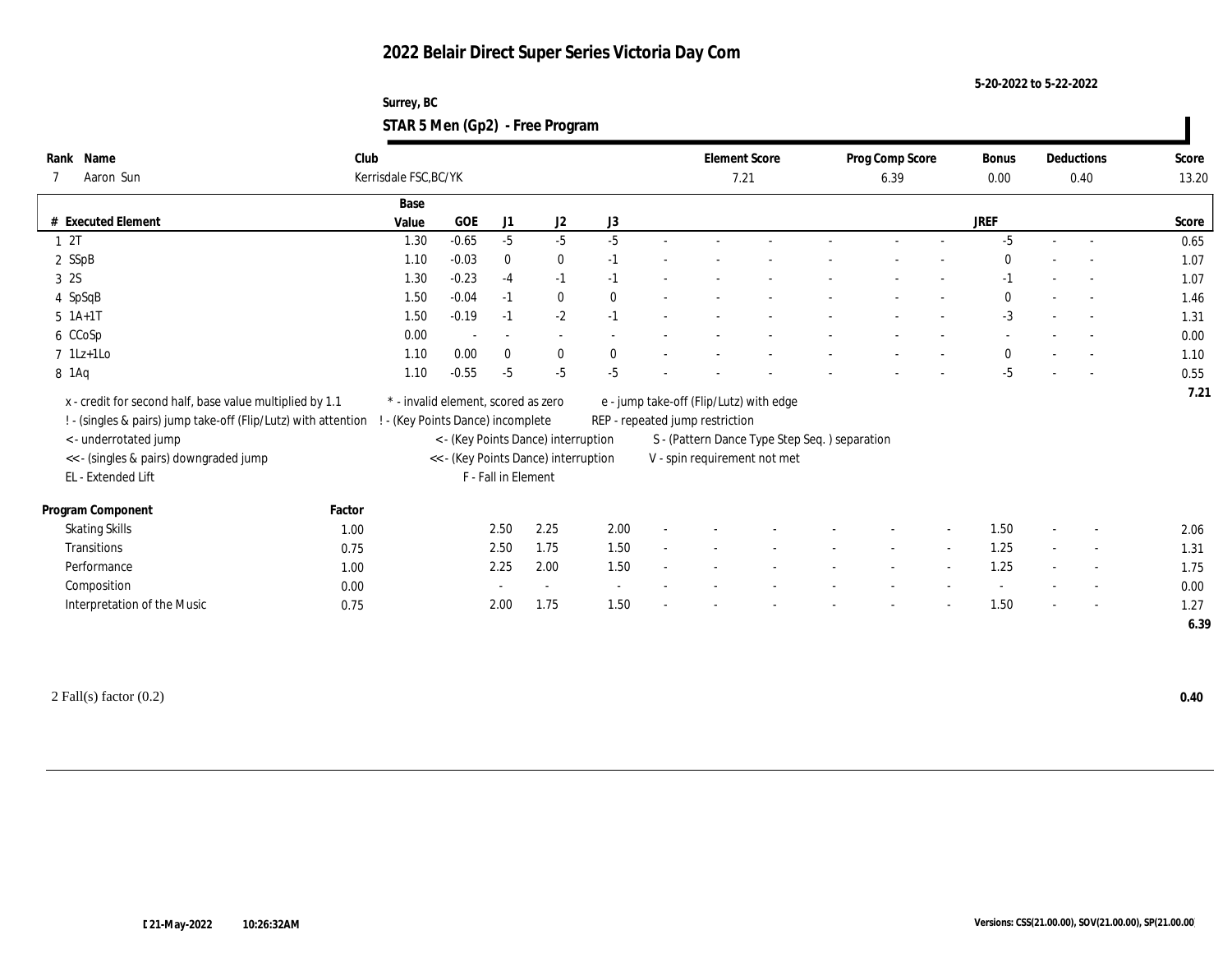**5-20-2022 to 5-22-2022**

| Surrey, BC                      |  |
|---------------------------------|--|
| STAR 5 Men (Gp2) - Free Program |  |

| Name<br>Rank                                                   | Club   |                                     |            |                     |                                      |              |                                 | <b>Element Score</b>                           |  | Prog Comp Score |                          | Bonus        |        | Deductions               | Score |
|----------------------------------------------------------------|--------|-------------------------------------|------------|---------------------|--------------------------------------|--------------|---------------------------------|------------------------------------------------|--|-----------------|--------------------------|--------------|--------|--------------------------|-------|
| Finnegan Cassidy<br>8                                          |        | NBCCS, BC/YK                        |            |                     |                                      |              |                                 | 6.70                                           |  | 6.11            |                          | 0.00         |        | 0.40                     | 12.41 |
|                                                                |        | Base                                |            |                     |                                      |              |                                 |                                                |  |                 |                          |              |        |                          |       |
| # Executed Element                                             |        | Value                               | <b>GOE</b> | J1                  | J2                                   | J3           |                                 |                                                |  |                 |                          | <b>JREF</b>  |        |                          | Score |
| $1 \t1A$                                                       |        | 1.10                                | $-0.55$    | $-5$                | $-5$                                 | $-5$         |                                 |                                                |  |                 |                          | $-5$         | $\sim$ | $\sim$                   | 0.55  |
| $2$ 1F                                                         |        | 0.50                                | 0.01       | $\bf{0}$            | $\bf{0}$                             | $\bf{0}$     |                                 |                                                |  |                 |                          |              |        |                          | 0.51  |
| 3 1A+REP                                                       |        | 0.77                                | $-0.55$    | $-5$                | $-5$                                 | $-5$         |                                 |                                                |  |                 |                          | -5           |        |                          | 0.22  |
| 4 CSpB                                                         |        | 1.10                                | 0.03       | $\bf{0}$            | $\bf{0}$                             |              |                                 |                                                |  |                 |                          | $\mathbf{0}$ | $\sim$ | $\sim$                   | 1.13  |
| 5 SpSqB                                                        |        | 1.50                                | $-0.04$    | $\bf{0}$            | $\bf{0}$                             | $\theta$     |                                 |                                                |  |                 |                          | $-1$         |        | $\sim$                   | 1.46  |
| 6 2Sq                                                          |        | 1.30                                | $-0.65$    | $-5$                | $-5$                                 | $-5$         |                                 |                                                |  |                 |                          | $-5$         |        | $\overline{\phantom{a}}$ | 0.65  |
| $7$ 1Lo+1Lo                                                    |        | 1.00                                | $-0.03$    | $-2$                | $\bf{0}$                             | $\mathbf{0}$ |                                 |                                                |  |                 |                          | $\bf{0}$     |        |                          | 0.97  |
| 8 CCoSpB (V)                                                   |        | 1.28                                | $-0.07$    | $\mathbf{0}$        | $\bf{0}$                             | $-1$         |                                 |                                                |  |                 |                          | $-1$         |        |                          | 1.21  |
| x - credit for second half, base value multiplied by 1.1       |        | * - invalid element, scored as zero |            |                     |                                      |              |                                 | e - jump take-off (Flip/Lutz) with edge        |  |                 |                          |              |        |                          | 6.70  |
| ! - (singles & pairs) jump take-off (Flip/Lutz) with attention |        | - (Key Points Dance) incomplete     |            |                     |                                      |              |                                 |                                                |  |                 |                          |              |        |                          |       |
|                                                                |        |                                     |            |                     |                                      |              | REP - repeated jump restriction |                                                |  |                 |                          |              |        |                          |       |
| < - underrotated jump                                          |        |                                     |            |                     | < - (Key Points Dance) interruption  |              |                                 | S - (Pattern Dance Type Step Seq. ) separation |  |                 |                          |              |        |                          |       |
| << - (singles & pairs) downgraded jump<br>EL - Extended Lift   |        |                                     |            | F - Fall in Element | << - (Key Points Dance) interruption |              |                                 | V - spin requirement not met                   |  |                 |                          |              |        |                          |       |
|                                                                |        |                                     |            |                     |                                      |              |                                 |                                                |  |                 |                          |              |        |                          |       |
| Program Component                                              | Factor |                                     |            |                     |                                      |              |                                 |                                                |  |                 |                          |              |        |                          |       |
| <b>Skating Skills</b>                                          | 1.00   |                                     |            | 1.75                | 1.75                                 | 2.00         |                                 |                                                |  |                 |                          | 1.75         |        | $\overline{\phantom{a}}$ | 1.81  |
| <b>Transitions</b>                                             | 0.75   |                                     |            | 1.75                | 2.00                                 | 1.75         |                                 |                                                |  | $\sim$          | $\overline{\phantom{a}}$ | 1.50         | $\sim$ | $\sim$                   | 1.31  |
| Performance                                                    | 1.00   |                                     |            | 1.75                | 1.75                                 | 1.75         |                                 |                                                |  |                 |                          | 1.25         |        | $\overline{\phantom{a}}$ | 1.63  |
| Composition                                                    | 0.00   |                                     |            |                     |                                      |              |                                 |                                                |  |                 |                          |              |        |                          | 0.00  |
| Interpretation of the Music                                    | 0.75   |                                     |            | 2.00                | 1.75                                 | 2.00         |                                 |                                                |  |                 |                          | 1.50         |        | $\sim$                   | 1.36  |
|                                                                |        |                                     |            |                     |                                      |              |                                 |                                                |  |                 |                          |              |        |                          | 6.11  |

2 Fall(s) factor (0.2) **0.40**